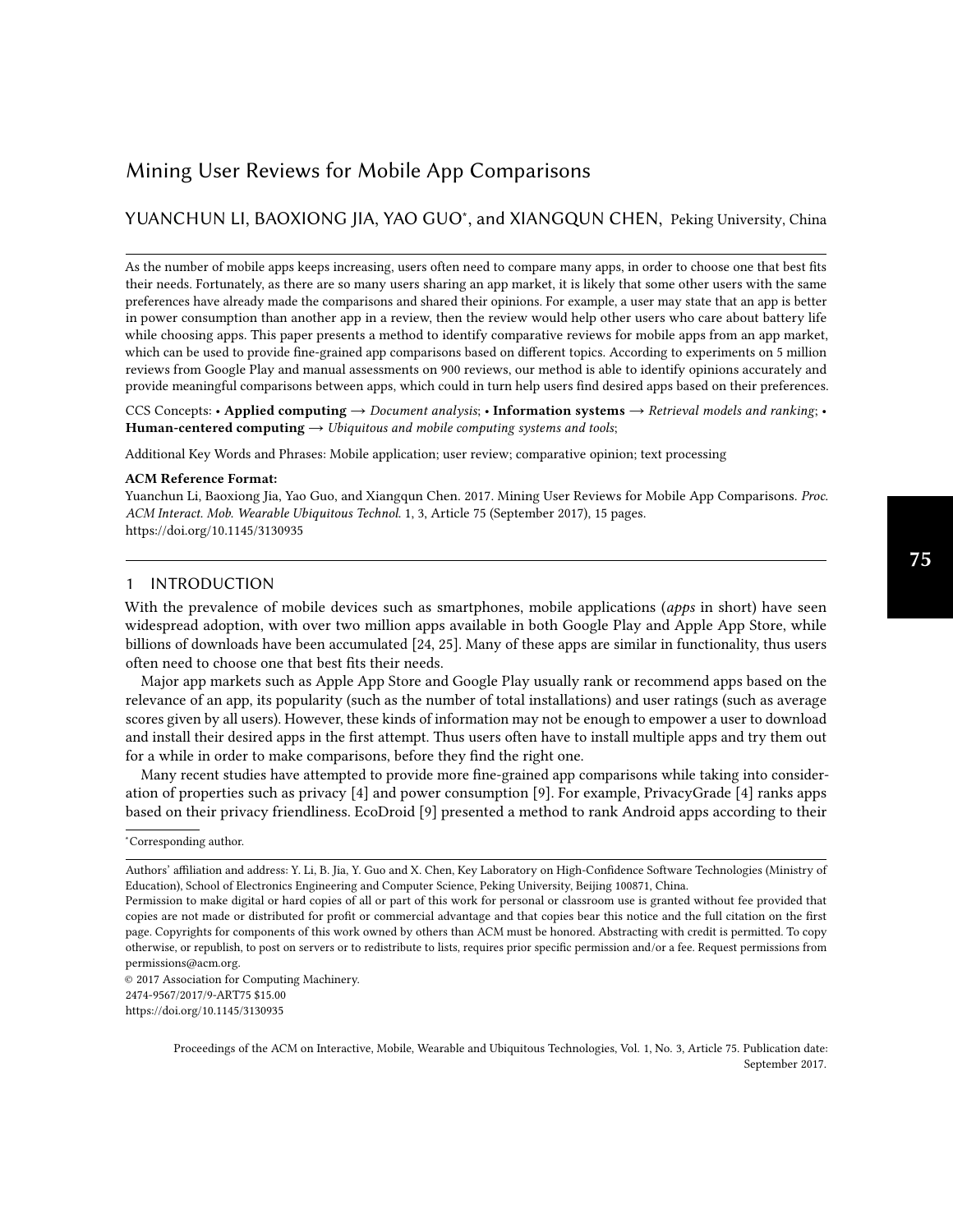#### 75:2 • Yuanchun Li, Baoxiong Jia, Yao Guo, and Xiangqun Chen

power consumption. In addition, some third-party websites [\[1,](#page-13-1) [28\]](#page-14-4) contain manually-written articles comparing apps, but the number of reviewed apps is typically limited and some of the comparisons may also be biased.

Providing fine-grained app comparisons is challenging because it is sometimes difficult to understand these fine-grained characteristics (such as privacy and energy) for each app. It is also normally impossible to evaluate each app from every possible aspect, as many aspects that users would like to compare cannot be quantified.

The main idea of this paper is that we take advantage of publicly-available user reviews as the source for app comparisons. Many popular apps have been reviewed by thousands of users in major app markets, which can be publicly accessed. Users often express their preferences toward an app in their reviews, in many cases even comparing this app with other apps (i.e., comparative reviews).

With comparative reviews that compare two apps directly, it can reveal more detailed comparisons between two apps, which explains why other users like/dislike a particular app. For example, a user may state that an app is better in power consumption or quicker in response time than another app in the review, which provides more detailed opinions on these apps. As a result, these comparative reviews can be very helpful in summarizing app comparisons.

This paper proposes a method to identify and summarize comparative opinions from large-scale user reviews automatically. A comparative opinion is defined as a comparative sentence within a user review, which compares the current app with another app, while expressing the reviewer's sentiment on a chosen topic such as battery or performance. In order to accurately identify comparative opinions from a large number of user reviews, we introduce two techniques: comparative review identification based on app alias matching and comparative pattern matching, and opinion summation based on topic analysis and preference analysis.

The first task is to identify sentences that compare two apps directly from a large number of user reviews. We introduce a comparative review identification method based on app alias matching and comparative pattern matching. Users often use abbreviated names (i.e. aliases) instead of the full name when mentioning an app, for example fb for Facebook and insta for Instagram. Based on the insight that the aliases of an app appear frequently in the app's own reviews while less frequently in other apps' reviews, we introduce a model named tf-relevance graph to find the aliases. We also make use of sequential pattern mining to detect the common patterns of comparative sentences. With the aliases and comparative patterns, we are able to identify comparative reviews from a large number of reviews.

We then summarize the opinions from the comparative reviews based on the topics and preferences expressed by the reviewers. We use a keyword-based approach to conduct topic analysis, which does not require manually labeling reviews and supports user-defined arbitrary topics. For each identified topic, we extend an existing opinion mining algorithm for comparative sentences to recognize the preferred apps in the compared topics expressed by the reviewer.

We evaluate our method on about 5 million user reviews for popular apps from 6 categories collected from Google Play. Because there is no ground truth available, we recruited nine volunteers to evaluate the accuracy of our detection methods, with each piece of results examined by three volunteers. (The majority decision is used as the ground truth when they have different opinions.) We have identified over 10,000 comparative reviews on these apps, with an accuracy of 93.7%. We then identified more than 4,000 different topics within these comparative reviews, with an accuracy of about 80%. For each correctly identified topic from the reviews, we are able to determine the user preference with an accuracy of 82.8%.

This paper makes the following research contributions:

- We introduce an automated method to identify comparative sentences from large-scale user reviews. With a list of app aliases, we are able to identify user reviews directly comparing two apps with a high accuracy.
- We summarize comparative opinions based on comparative reviews into common topics including battery, UI, etc. With these topics, we can provide fine-grained comparisons on two apps from different perspectives.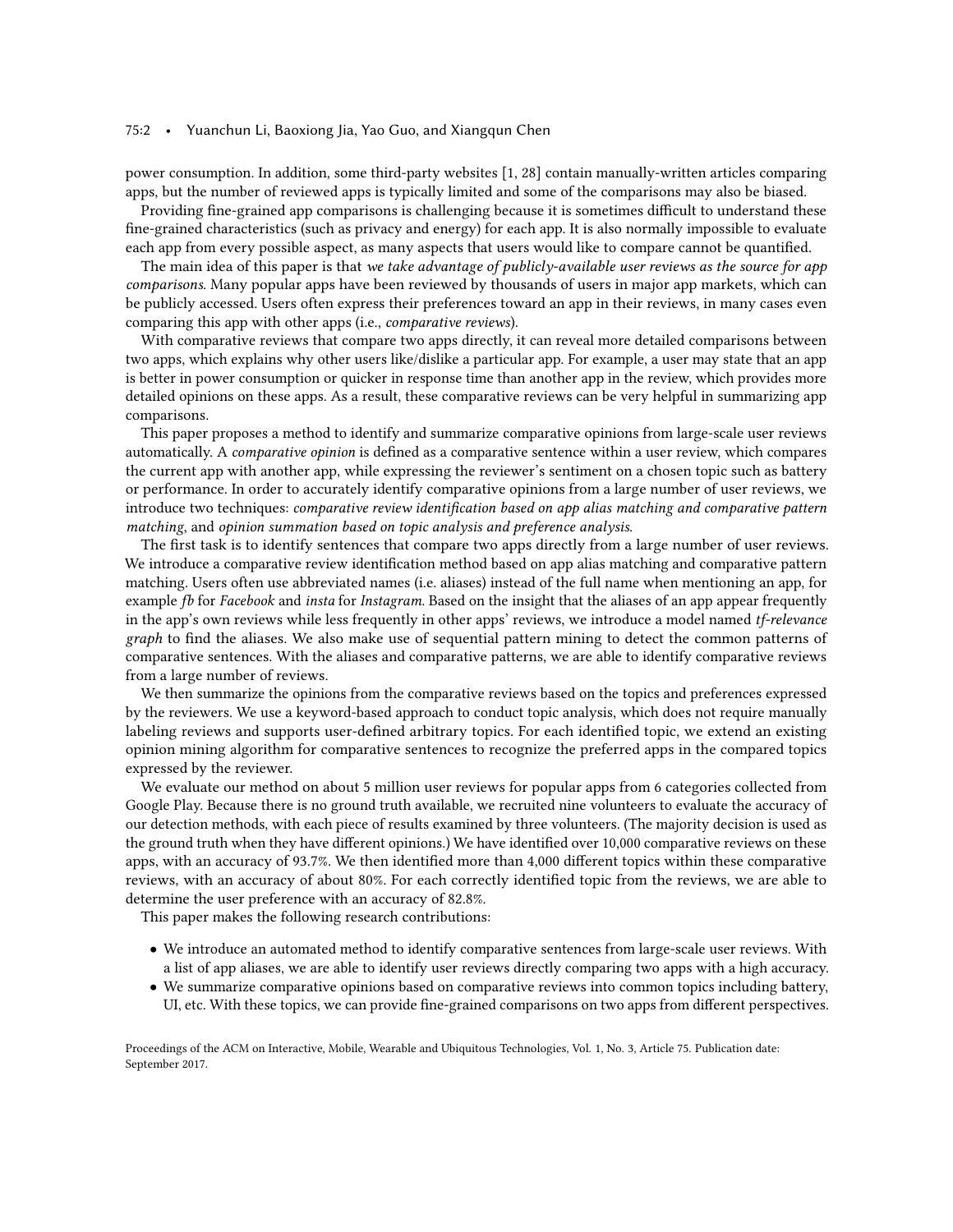• We tested our method with an experiment on about 5 million user reviews collected from Google Play. Based on an evaluation on 900 reviews with manually labeled ground truth, our method can identify comparative reviews accurately and extract comparative opinions with an acceptable precision.

### 2 RELATED WORK

# 2.1 Mobile App Comparison

App comparison has attracted the interests of industry and academia due to its benefits for app recommendation. Both Google Play [\[25\]](#page-14-2) and App Store [\[24\]](#page-14-1) provide rankings of apps based on popularity or user rating, which are general comparisons between apps.

Some research approaches have considered detailed aspects of mobile apps in comparison. For example, PrivacyGrade [\[4\]](#page-13-0) gives a privacy score to each Android app by measuring the gap between the app's actual behavior and users' expectation. EcoDroid [\[9\]](#page-14-3) is able to rank Android apps according to their power consumption. However, these approaches only consider a small subset of the aspects concerned by users and need special treatment to evaluate each aspect. In contrast, our work is able to include various aspects, as long as they are discussed in user reviews.

### 2.2 Mobile App User Review Analysis

Several studies have examined mobile app user reviews for different purposes. Some approaches [\[16,](#page-14-5) [22\]](#page-14-6) are focused on discovering the patterns or conventions of users writing reviews. Some of them were interested in understanding users' attitude, for example, what users are complaining about [\[8,](#page-14-7) [12\]](#page-14-8) and what features in an app are liked by users [\[6\]](#page-14-9). There are also some approaches to facilitate developers or analysts to read the reviews, such as AR-miner [\[3\]](#page-13-2) which can help find informative reviews and MARK [\[23\]](#page-14-10) which can help search and view related reviews.

Our work is also focused on analyzing mobile app user reviews, however for a different purpose in fine-grained app comparison.

### 2.3 Opinion Mining

Opinion mining techniques have been well-studied in natural language processing. The comparative sentence identification problem was first studied by Jindal et al. [\[11\]](#page-14-11) in 2006. They presented a novel integrated pattern discovery and supervised learning approach to identifying comparative sentences from text documents. Based on this work, Ganapathibhotla and Liu [\[5\]](#page-13-3) proposed a method to extract comparative opinions. Park et al. [\[18\]](#page-14-12) used machine learning to identify comparative claims in scientific articles based on semantic and syntactic features. Li et al. [\[14\]](#page-14-13) worked on comparative question identification and comparable entity extraction from online user questions. ReviewCollage [\[10\]](#page-14-14) summarized review comments posted in online websites to highlight the similarities and differences between the entities. Xu et al.[\[27\]](#page-14-15) dealt with a similar problem to ours, which is extracting customers' comparative opinions between mobile phones from Amazon user reviews. However they only processed 1,347 selected customer reviews from 33 types of mobile phones, while they did not focus on identifying comparative reviews from large scale data.

Sentiment analysis is another useful technique to analyze user's attitude in a sentence. Pang et al.[\[17\]](#page-14-16) summarized many existing techniques in 2008. In recent years, researchers also tried to use deep learning to improve sentiment analysis [\[21\]](#page-14-17).

Analyzing the topics of the text document is also a popular research direction. LSA [\[13\]](#page-14-18), PLSA [\[7\]](#page-14-19) and LDA [\[2\]](#page-13-4) can be used to train a topic model and predict the topics of text based on the model. Particularly, AppLDA proposed by Park et al. [\[19\]](#page-14-20) is a topic model tailored for app descriptions and user reviews. Aside from using a topic model, some keyword-based methods can be used for analyzing the correlation between a text document

Proceedings of the ACM on Interactive, Mobile, Wearable and Ubiquitous Technologies, Vol. 1, No. 3, Article 75. Publication date: September 2017.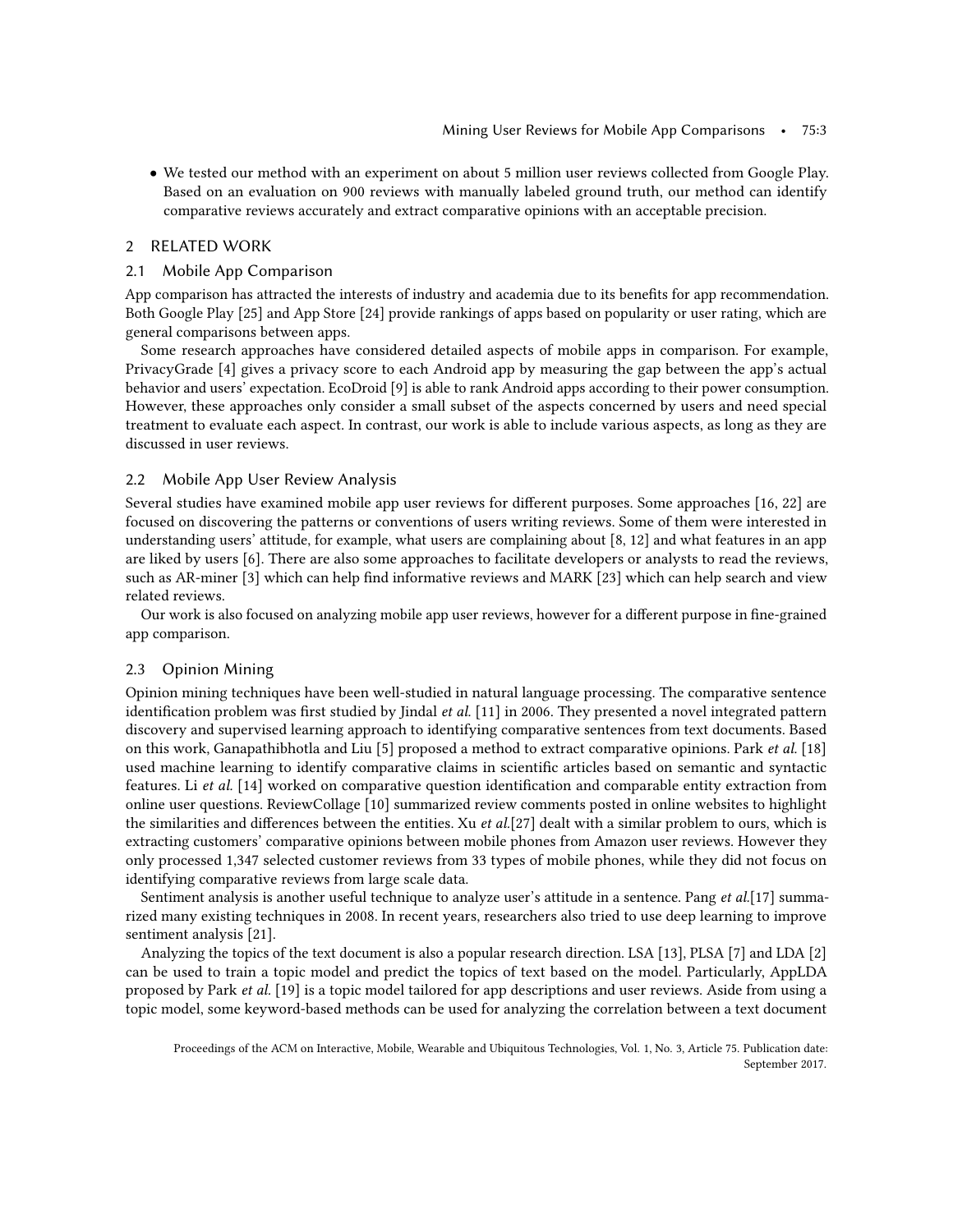### 75:4 • Yuanchun Li, Baoxiong Jia, Yao Guo, and Xiangqun Chen

and a given topic. For example, query expansion [\[20,](#page-14-21) [26\]](#page-14-22) is used by many search engines to retrieve texts related to a keyword query.

We extend existing opinion analysis techniques to address the problem of comparative opinion mining in mobile app user reviews.

### 3 APPROACH OVERVIEW

### 3.1 Comparative Opinions

One key concept we introduce in this paper is comparative opinion, which represents the user opinions on an app in comparison to other apps. Comparative opinions can be found within reviews written under each app, where users may compare the app to other apps with similar functionalities.

We first give a definition of comparative opinion:

DEFINITION 1. A **comparative opinion** in a user review is defined as a tuple  $\{\langle opponent\rangle, \langle topic\rangle, \langle prefered\rangle\},\$ where  $\langle$ opponent $\rangle$  is the entity (app) that the current app is compared against,  $\langle$ topic $\rangle$  is an aspect that the review is talking about, and ⟨pre f erred⟩ can be either "current" or "opponent", meaning whether the current app or the opponent app is preferred by the user. Accordingly, the user review that carries the comparative opinion is called a comparative review.

For example, one of Firefox's user reviews says "Slower page loading than chrome". This review directly compares Firefox with Chrome. This review is on the performance of web browsers, and the opponent app Chrome is preferred by the user. Thus the opinion in this review can be represented as {Chrome, performance, opponent}, which means that the user prefers Chrome because it is better in performance than Firefox.

Due to the large scale of publicly-available user reviews in app markets, there are a lot of fine-grained comparative opinions that can be extracted for benign use.

### 3.2 Goal and Challenges

The goal of our approach is to extract and summarize comparative opinions from large-scale user reviews. We first want to identify comparative sentences from user reviews, which needs to apply some NLP techniques. However, being a comparative sentence does not necessarily make it a comparison between two apps, thus we need specific algorithms to identify comparative reviews involving two apps. We also want to further identify more information from these reviews, including the topic in the comparison and which app is better (opinion mining).

We face the following main challenges:

- How to identify user reviews that compare two apps? First of all, comparative sentence identification is still an open question. There are no mature algorithms to determine whether a sentence is making a comparison. When it comes to comparative user reviews, the problem becomes even more challenging, because the reviews are informal and the entities in comparison are often an abbreviation (alias) of app names. We not only need to identify comparative sentences, but also need to make sure they are comparing two apps.
- How to understand user preferences/opinions based their comparative reviews? For each review, we need to know which aspects (topics) are compared and which app is better for each aspect in the reviewer's opinion. The aspects compared in a review include both common topics such as battery and UI, as well as specific topics such as the feature of an app.

### 3.3 Technique Overview

We introduce a two-step approach to extract comparative opinions from large-scale user reviews, as shown in Figure [1.](#page-4-0) In the first step, we identify comparative reviews from large-scale user reviews by matching the aliases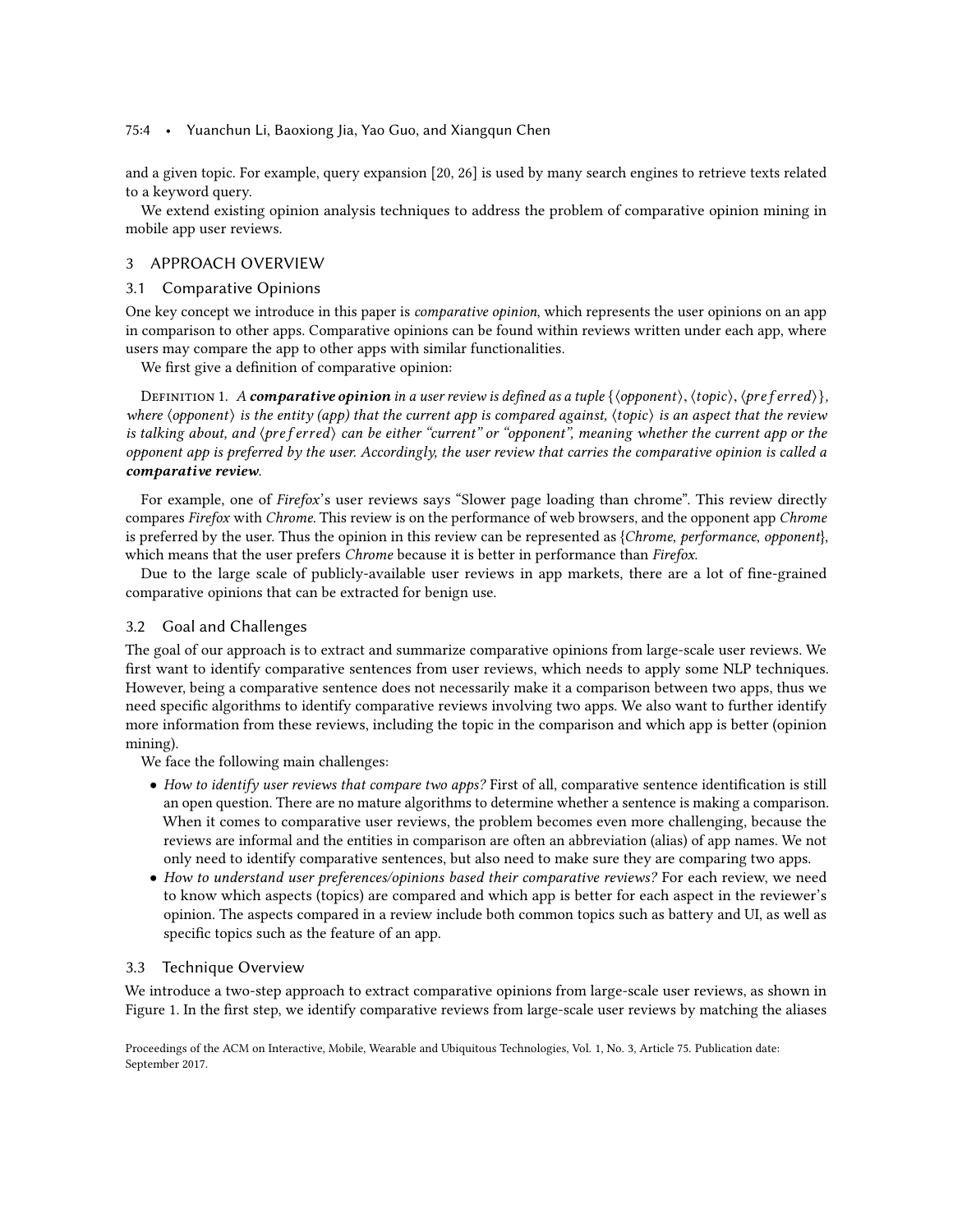<span id="page-4-0"></span>

Fig. 1. The overview of our approach.

of the apps (entities) and the patterns of comparative sentences. In the second step, we conduct topic analysis and preference analysis on the set of identified reviews.

In the comparative review identification step, finding the app-alias pairs and the comparative patterns is the key. We introduce an automated method to identify the aliases of an app based on the correlation between term frequency and app relevance. For comparative patterns, we summarize a set of common patterns from known comparative reviews. The comparative pattern used in our approach is a sequence of PoS (Part-of-Speech) tags tailored for user reviews.

In the opinion summation step, we make use of a keyword-based method to extract the topics included in each review. The keyword-based method is able to deal with not only a set of common topics but also any arbitrary topic defined by users. We then extend an existing opinion mining algorithm to recognize the reviewer's preferred app for each compared topic.

## 4 IDENTIFYING COMPARATIVE REVIEWS

The first step in our approach is to find all comparative reviews from a large number of user reviews from Google Play. A comparative review must satisfy the following two conditions:

- (1) Another app is referenced in the review;
- (2) The referenced app is an entity in a comparison.

Because comparative sentence identification is still in research stage, we do not rely solely on existing comparative sentence recognition methods such as in Jindal's work [\[11\]](#page-14-11). Instead, we take advantage of a special property of sentences on app comparison, as each such sentence must involve another app. Based on the observation, we can use the existence of the name of another app to identify comparative sentences in a review.

However, app names are not always used as is. Because the original name of an app might be too long or too formal, users usually use a short alias instead. For example, many users prefer to use  $fb/FB$  to represent Facebook. We assume an app is referenced if the alias or the original name of the app appears in the review. Thus we first need to design a method to find the aliases of an app.

To make sure the referenced app is an entity in a comparison, we try to match the review sentence with some comparative patterns. If the sentence matches a comparative pattern and the alias matches the entity in the pattern, the review is identified as a comparative review.

#### 4.1 Alias Identification

An alias of an app is a term used by users to reference the app in their reviews. Usually, an alias is an abbreviation of the app's original name, but it does not follow a common convention. For example, Instagram's often-used alias *insta* is the prefix of the app's name,  $fb$  is a subsequence (or word initials) of the original name *Facebook*, and cm, which is one of Clean Master's aliases, is the acronyms of the original name. Considering all possible aliases in comparative review identification is very time-consuming and it may produce many false positives, thus we need an automated method to find the correct aliases of each app first.

We introduce a method to find the aliases of each app by analyzing the reviews. Our method is based on the insight that the aliases of an app appear more frequently in the app's own reviews while less frequently in other

Proceedings of the ACM on Interactive, Mobile, Wearable and Ubiquitous Technologies, Vol. 1, No. 3, Article 75. Publication date: September 2017.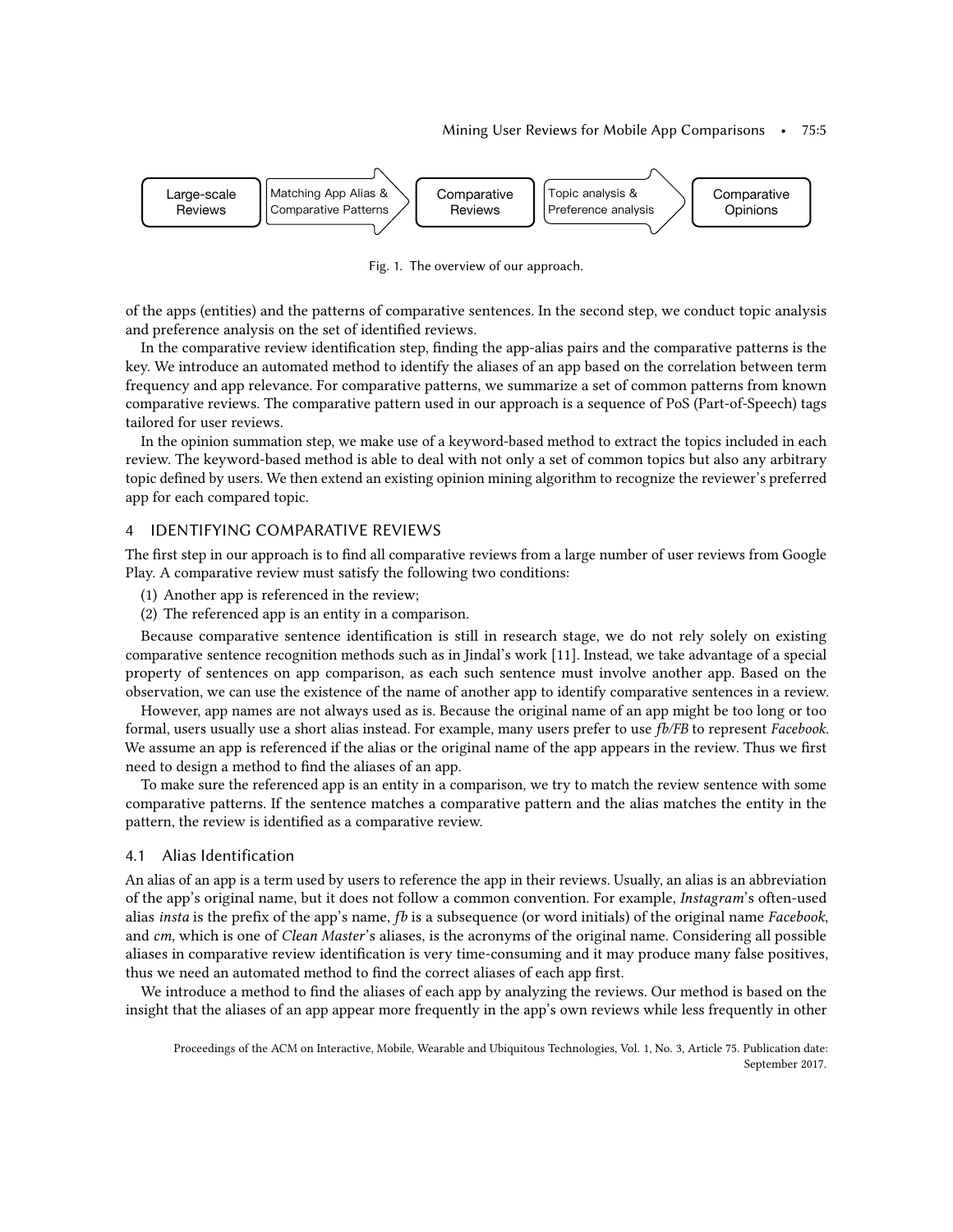### <span id="page-5-0"></span>75:6 • Yuanchun Li, Baoxiong Jia, Yao Guo, and Xiangqun Chen



(a) Correct aliases: fb and fbook. (b) Incorrect aliases: face and fc.

Fig. 2. The tf-relevance graphs of four aliases of Facebook. Note that the X-axis represents four sets of apps with different relevance levels, which are all apps, apps in the Social category, apps similar with Facebook and Facebook itself from left to right. The Y-axis represents the logarithmic value of tf, where tf is the term frequency of the alias in the apps' reviews.

Table 1. Examples of aliases for some popular apps.

<span id="page-5-1"></span>

| Package                 | <b>Original Name</b>           | <b>Aliases</b>                                     |
|-------------------------|--------------------------------|----------------------------------------------------|
| com.facebook.katana     | Facebook                       | fb, fbook, facbook                                 |
| com.android.chrome      | Chrome Browser Google          | chrome browser, chrome, crome                      |
| com.whatsapp            | WhatsApp Messenger             | whatsapp, watsapp, whatsap, whatapp                |
| com.instagram.android   | Instagram                      | insta, ig, instgram                                |
| com.cleanmaster.android | Clean Master (Boost & AppLock) | cm, clean master, cleanmaster                      |
| com.adobe.psmobile      | Adobe Photoshop Express        | photoshop, adobe photoshop, photoshop express      |
| cn.wps.moffice eng      | WPS Office + PDF               | wps, office, wps office                            |
| com.outfit7.talkingtom  | Talking Tom Cat                | tom cat, talking tom, talking cat, tom, taking tom |

apps' reviews. More specifically, if a term  $alias_A$  is an alias of app A, given another app B, the more relevant between app A and app B, the more frequently will alias\_A appears in B's user reviews. For example, fb frequently appears in Facebook's reviews, less frequently in Snapchat (another social network app)'s reviews, and far less frequently in Pedometer (a fitness app)'s reviews.

Tf-idf, short for term frequency-inverse document frequency, is intended to reflect how important a word is to a document in a collection or corpus. In our case, tf-idf can reflect how important a word is to an app among all apps. Based on the idea of  $tf$ -idf, we introduce a model named  $tf$ -relevance graph to describe the positive correlation between term frequency and the relevance between apps.

We considered four levels of relevance in our approach. Given an app A, the set of all apps is the least relevant to app  $A$ , then the apps in the same category with  $A$ , the apps considered as similar to  $A$  by the market (Google Play), and finally the app A itself. The term frequency  $(tf)$  of term t in a set of apps' reviews R is calculated as the number of reviews containing t, divided by the total number of reviews, i.e.:

$$
tf(t,R) = \frac{|\{r \in R : r \text{ contains } t\}|}{|R|}
$$

Figure [2](#page-5-0) shows several examples of *tf-relevance graphs* of *Facebook*'s aliases, in which we can see a positive relevance between  $tf$  and relevance for correct aliases like  $fb$  and  $fbook$ , and vice versa. In contrast, incorrect aliases such as "face" or "fc" do not show positive relevance.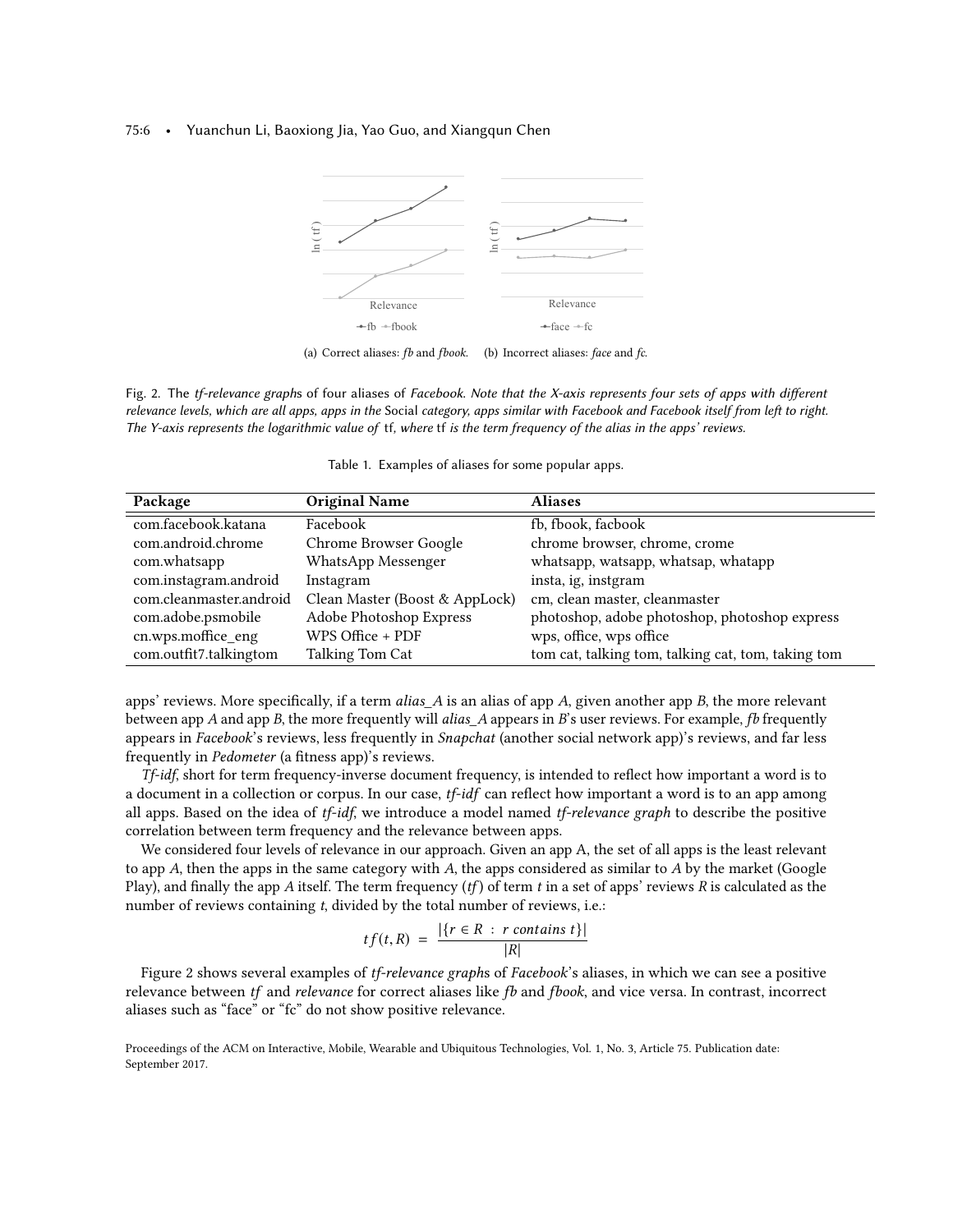| Pattern                      | Matched sequence                         | Original review                                                           |
|------------------------------|------------------------------------------|---------------------------------------------------------------------------|
| $\overline{fIR} * CIN * APP$ | better than uber                         | Better than uber, They don't need a GPS to get you home.                  |
| RB JJ * CIN APP              | more stable than yahoo                   | Much more stable than yahoo messenger.                                    |
| $CV * CIN APP$               | prefer over ola                          | No wonder why people prefer Uber over Ola.                                |
| CV VBG APP                   | prefer using opera                       | I prefer using Opera than other browsers.                                 |
| CV APP                       | beats youtube                            | Quality is great and it sure beats youtube,                               |
| VB VBN * APP                 | be compared facebook                     | , it can be compared to Facebook, and it doesn't cut off too much credit. |
| $APP * VBZ * ffS$            | $\overline{\text{airdroid}}$ is the best | , airdroid is the best multipurpose app out there at the moment.          |
| $APP * VBZ * fIR$            | qs is better                             | Team viewer QS is better option.                                          |

<span id="page-6-0"></span>Table 2. Comparative patterns and examples. Note that CIN stands for comparative prepositions, CV stands for comparative verbs and APP stands for app references.

Table [1](#page-5-1) shows some alias examples for popular apps identified using our method. Beside typical aliases such as "fb" or "cm", we can see that some misspelled words such as "crome", "whatsap" and "taking tom" can also be identified as correct aliases.

After finding the aliases of each app, we search for the aliases in all reviews. If an alias appears in a user review, the app is considered as being referenced in the review.

# 4.2 Comparative Patterns

The apps referenced in a review are not always compared with the current app, instead it might be referenced only because of some functional relevance. For example, a reviewer may say "I will share this app to my Facebook.", which references Facebook while not comparing. We introduce a comparative pattern matching step to determine whether the app referenced in a review is in fact used in comparison.

A comparative pattern is defined as a sequence of PoS (Part-of-Speech) tags. For example, "HR IN" represents a pattern in which a comparative adjective followed by a preposition, such as "better than" and "slower than". We extend the list of common PoS (Part-Of-Speech) tags to meet the requirements of comparative review identification. More specifically, we introduce three comparative PoS tags: CV (comparative verbs, e.g. prefer, recommend), CIN (comparative prepositions, e.g. than, over) and APP (app references, including app names and aliases, e.g. facebook, fb).

We examined 300 manually-labeled comparative reviews to summarize comparative patterns. First, we convert each comparative review to a sequence of PoS tags. There are some common subsequences shared among the converted PoS tag sequences. Then we tried to represent the common subsequences with a finite set of patterns. To make the patterns more flexible, we used a wildcard character to represent a list of arbitrary words. Finally, we got 8 patterns that are able to cover most comparative subsequences, which is shown in Table [2.](#page-6-0)

With the common comparative patterns, we are able to determine whether a review is making a comparison by matching these review with the patterns. The main process involves the following steps:

- (1) Preprocessing each review, including replacing non-English characters and stemming;
- (2) PoS tagging, by labeling each word in a sentence with the standard PoS tags (JJ, VB, etc.) and our customized comparative PoS tags (CV, APP, etc.). Note that there might be multiple PoS tags for each word.
- (3) Matching the PoS tag sequence with comparative patterns. We use depth-first search to find all word sequences in a review that match a comparative pattern.

The reviews that match at least one comparative pattern are identified as comparative reviews. Table [2](#page-6-0) shows some examples of identified comparative reviews with the matched patterns.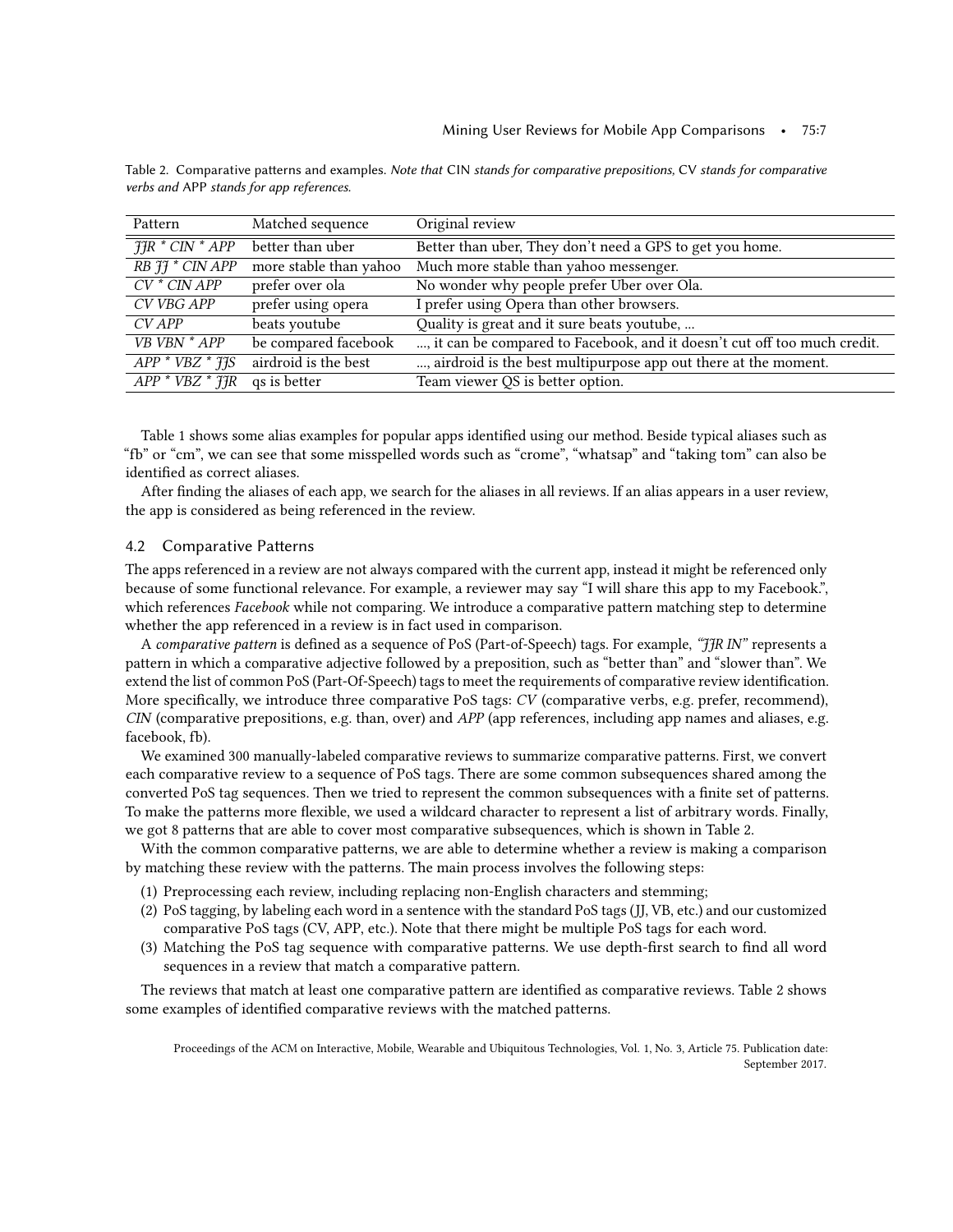#### <span id="page-7-0"></span>75:8 • Yuanchun Li, Baoxiong Jia, Yao Guo, and Xiangqun Chen

| Topic       | Keywords                                                                                          |
|-------------|---------------------------------------------------------------------------------------------------|
| Performance | effective, powerful, smooth, fluid, reliable, unresponsive, wait, slow, efficient, speed, fast,   |
|             | quick, responsive, consistent                                                                     |
| Battery     | juice, battery, drain, hog, consume, overheat, heat, consumption, ruin, downgrade, power          |
| Stability   | stable, crash, freeze, hang, break, close, stop, restart, shutdown, bug, tap, fix, lag, flaw      |
| Usability   | option, smart, intuitive, instruct, experience, friendly, entertain, service, custom, personal    |
| UП          | frame, effect, ui, innovative, creative, design, icon, gui, interaction, button, interface, style |
| Memory      | memory, lightweight, light, weight, heavy, ram, mb, gb, space                                     |
| $Ads$ /spam | commercial, ads, advertisement, advert, advertise, notification, filter, spam                     |
| Price       | expensive, cheap, affordable, inexpensive, price, cost, bill, fare                                |
| Security    | secure, safe, privacy, security                                                                   |

Table 3. Selected common topics and their corresponding keywords.

## 5 SUMMARIZING COMPARATIVE OPINIONS

After identifying comparative reviews, we analyze each review to summarize the opinions expressed by the user. According to our definition, a comparative opinion contains an opponent app, a topic and an expressed preference. As the opponent app has been identified through alias matching, we make use of existing NLP techniques to extract the topic and preference.

## 5.1 Topic Analysis

The goal of topic analysis is to summarize the topics that the user is talking about in the review. Knowing the topics of each user review enables us to find the most relevant user reviews based on a user's concerned aspects.

We introduce a keyword-based approach to analyze the topics in reviews. Its basic idea is compiling a list of keywords for each topic. Thus whether a document contains a topic depends on the frequency of the corresponding keywords in the document. In our case, the document is a short user review, thus a review is considered to be including a specific topic if there is at least one corresponding keyword appearing in the review.

We first consider a set of common topics usually concerned by users. An existing work [\[23\]](#page-14-10) has summarized some topics and the corresponding keywords. We extend the mapping by adding more topics and more keywords for each topic. We ended up with a list of 9 common topics as shown in Table [3.](#page-7-0)

Moreover, we support user-defined arbitrary topics using keyword expansion, which can be used to find related keywords based on a given keyword. It has been used by search engines to expand the search query. We make use of Word2Vec [\[15\]](#page-14-23) to expand a user-defined topic to a set of keywords. Word2Vec generates an N-dimension vector for every single word in the text data, where the vectors of words having similar meanings stay closer in the N-dimension space. Based on the vector set, we can find a set of related keywords starting from one topic word.

#### 5.2 Preference Analysis

The goal of preference analysis is to infer which app is preferred by the reviewer in a comparative review.

As a review is given to the current app, the sentiment in the review often reflects the user's attitude towards the current app, i.e. the user should express a positive sentiment if he/she prefers the current app and a negative sentiment if she prefers the *opponent* app. One simple and effective way to determine the sentiment in a review is to look at the rating given by the reviewer. Google Play allows users to rate an app from one star to five stars, where a one-star rating represents the most negative sentiment while a five-star rating means the most positive.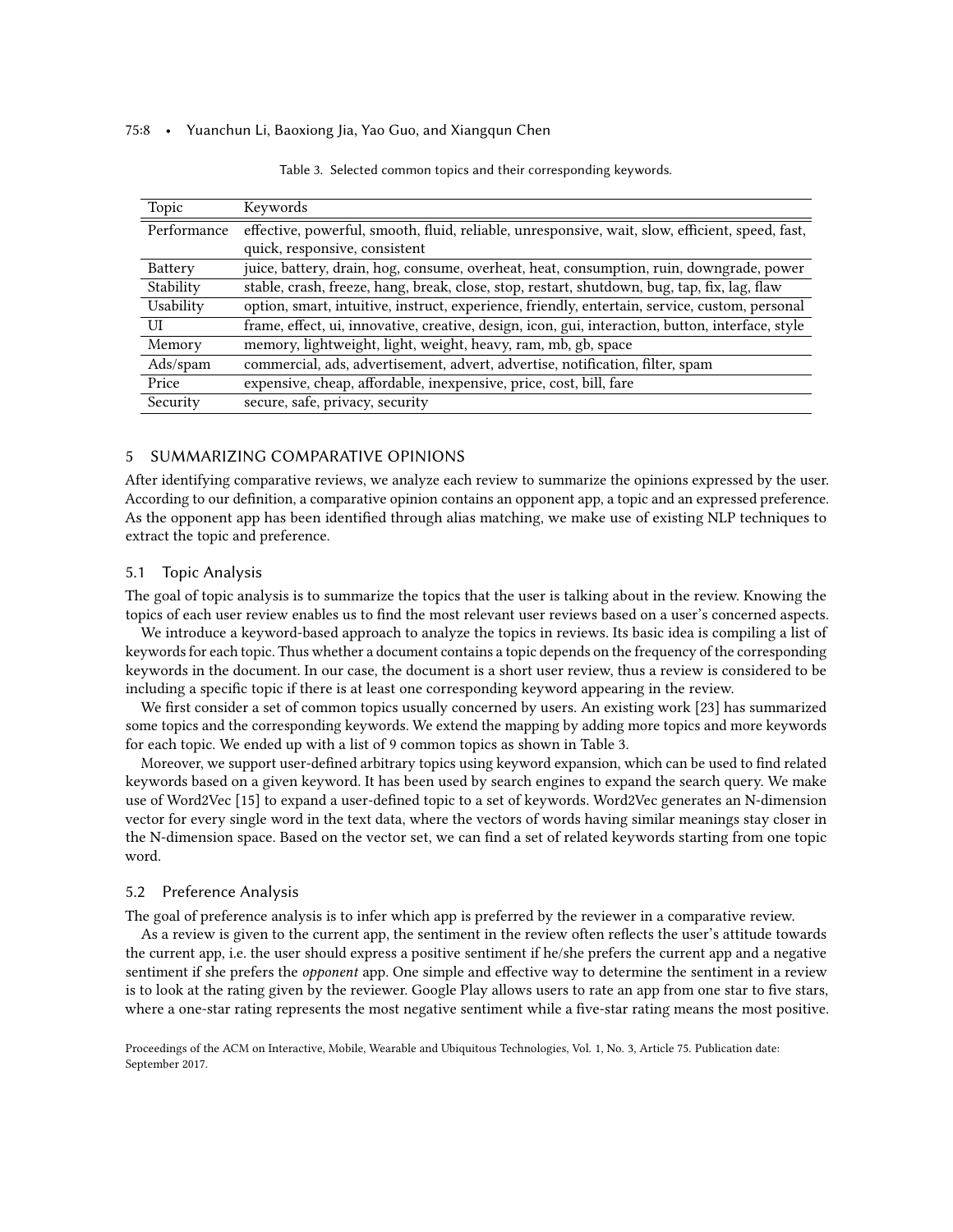For most short user reviews, we can directly use the number of stars to determine whether the reviewer prefers the current app.

However, sometimes a review could be a complex sentence, in which the reviewer expresses multiple opinions on different aspects, while the rating is given to the whole review. For example, one of  $Lyft's$  reviews says:

Little bit more expensive than uber, but opens much earlier. I live in a college town not specifically listed by uber or lyft, meaning uber doesn't open till 8am. I can usually get a lyft within half an hour of finishing my night shift instead of waiting 2 hours for uber, and the dollar is worth the difference.

The review is rated five stars, but the sentence "Little bit more expensive than uber" expresses a negative attitude towards  $Lyft's$  price. In order to deal with these cases, we introduce a sentence-level preference analysis algorithm to extract the fine-grained opinions.

We extended the approach proposed by Ganapathibhotla and Liu [\[5\]](#page-13-3) to analyze the fine-grained opinions expressed in user reviews. Similar to their work, we categorize comparative relations to "increasing" and "decreasing" (e.g. "more than" is increasing and "less than" is decreasing) and categorize the topic keywords to positive and negative (e.g. "cheap" is positive and "expensive" is negative).

However, one special feature of mobile app reviews is that many sentences are incomplete because users often omit the subject in comparison. Thus we also need to label the missing subject for each comparative pattern. For example, suppose "Better than B" and "B is better" are two reviews of app A, the subject of the first review is  $A$ (the current app), while the subject of the second review is  $B$  (the *opponent* app).

The preference towards the current app is calculated as:

$$
Pref_{review} = Pref_{comparative} * Pref_{keyword} * Pref_{subject}
$$

where:

*Pref<sub>comparative</sub>* = 
$$
\begin{cases} 1, & \text{for increasing comparative} \\ 0, & \text{for neutral comparative } a = 1 \\ -1, & \text{for decreasing comparative} \end{cases}
$$
  
*Pref<sub>keyword</sub>* = 
$$
\begin{cases} 1, & \text{for positive/neutral keyword} \\ -1, & \text{for negative keyword} \end{cases}
$$
  
*Pref<sub>subject</sub>* = 
$$
\begin{cases} 1, & \text{current app as the subject} \\ -1, & \text{the opponent app as the subject} \end{cases}
$$

For example,  $A$ 's review "More expensive than  $B$ " shows a negative opinion, because it has an increasing comparative "more than" (Pre f<sub>comparative</sub> = 1) and a positive topic keyword "stable" (Pre f<sub>keyword</sub> = -1), and the current app is the subject ( $Pre f_{subject} = 1$ ).

## 6 EVALUATION

### 6.1 Experimental Setups

Our experiment is based on about 5 million reviews crawled from Google Play in November 2015. The reviews belong to 2,311 popular apps (packages) from 6 categories. The apps are selected in descending order based on the number of reviewers, and the reviews are selected in descending order of "helpfulness" (the default metric used by Google Play in sorting reviews).

Because some apps may contain a huge number of reviews (for instance, Facebook has millions of reviews), analyzing all reviews for each app is very time-consuming. In order to control the scale of the experiment data, while maintaining an even distribution on the number of reviews per app, we decided to collect at most 4,000

Proceedings of the ACM on Interactive, Mobile, Wearable and Ubiquitous Technologies, Vol. 1, No. 3, Article 75. Publication date: September 2017.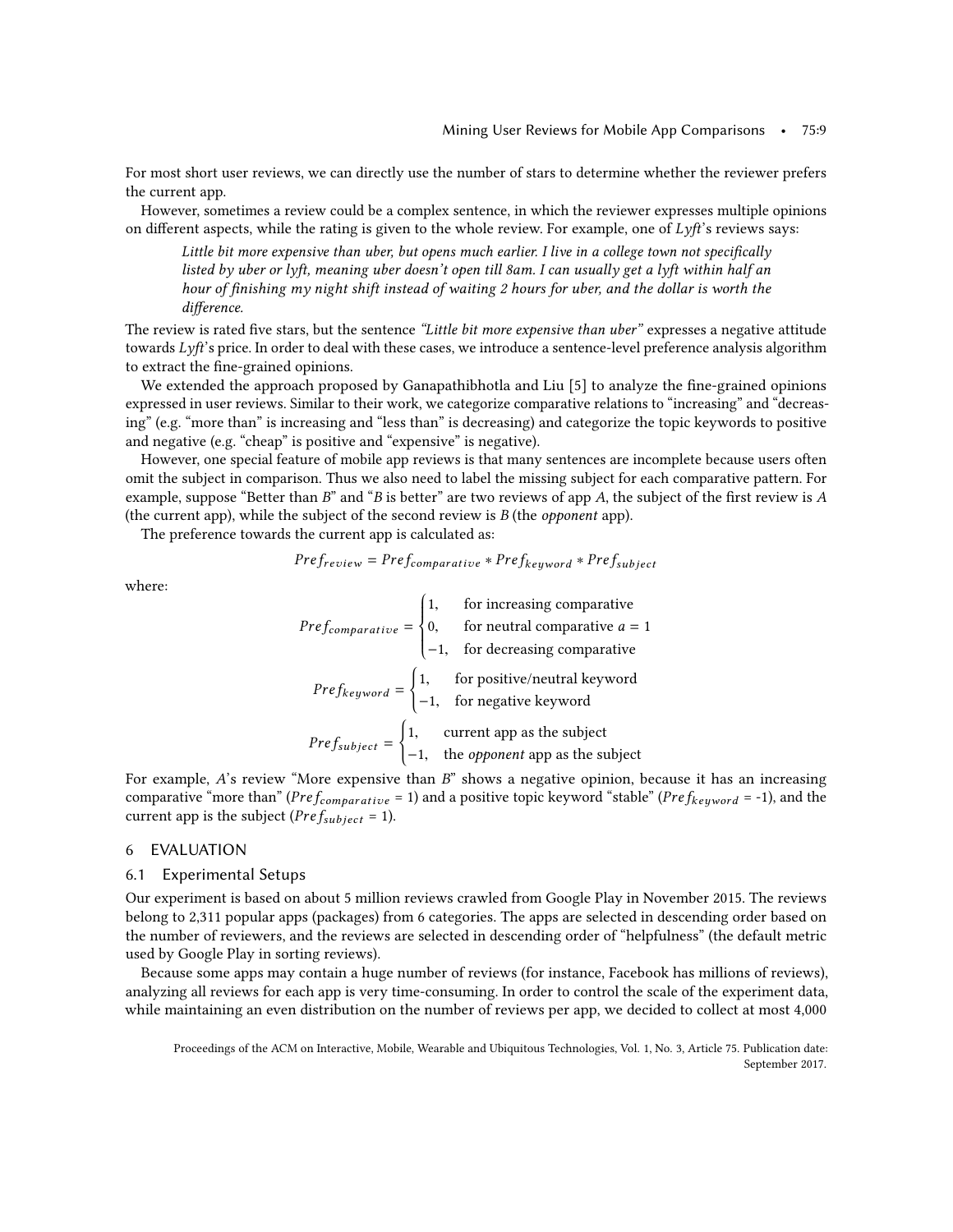### <span id="page-9-0"></span>75:10 • Yuanchun Li, Baoxiong Jia, Yao Guo, and Xiangqun Chen

| Category       | #Reviews  | #Apps |  |
|----------------|-----------|-------|--|
| Tools          | 2,027,217 | 1,071 |  |
| Photography    | 1,006,811 | 396   |  |
| Communication  | 727,347   | 269   |  |
| Media&Video    | 542,257   | 223   |  |
| Social         | 505,057   | 213   |  |
| Transportation | 115,794   | 139   |  |
| Overall        | 4,924,483 | 2,311 |  |

Table 4. The number of reviews and apps in our dataset.

<span id="page-9-1"></span>Table 5. The number of identified comparative reviews and apps involved in comparisons. Note that the # Comparative Reviews column is the number and percentage of identified comparative reviews for each app category, and the # Compared Apps column is the number and percentage of apps involved in comparisons for each category.

| Category       | # Compatative Reviews | # Compared Apps |
|----------------|-----------------------|-----------------|
| Tools          | 3,064 $(1.5\%)$       | 599 (55.9%)     |
| Photography    | $1,507(1.5\%)$        | 260 (65.7%)     |
| Communication  | 3,387 (4.7 %)         | 211 (78.4%)     |
| Media&Video    | $1,019(1.9\%)$        | 137 (61.4%)     |
| Social         | 1,191 $(2.4\%$        | 124 (58.2%)     |
| Transportation | 331 (2.9 ‰)           | 39 (28.1%)      |
| overall        | 10,499 (2.1 ‰)        | 1,370 (59.3%)   |
|                |                       |                 |

reviews for each app. Table [4](#page-9-0) shows the detailed distribution of the reviews in each category. On average, there are 2,130 reviews for each app in our dataset.

### 6.2 Distribution of Comparative Reviews

We first run a pass of comparative review identification to identify potential comparative reviews.

Table [5](#page-9-1) shows the number of identified reviews and the corresponding apps involved in comparisons. Overall, we have identified 10,499 comparative reviews from a total of 4,924,483 reviews, which is about a proportion of 1/500. Considering the fact that many reviews only contain a few words such as "Great app" or "Very useful", the proportion of comparative reviews is reasonable.

Among the 10,499 identified reviews, 43.2% of them (4,535 reviews) use the alias names instead of the original names. Especially for some apps with a long original name (such as "Chrome Browser Google"), almost all reviews use the aliases (such as "chrome").

In these comparative review, 1,370 apps are explicitly compared, which covers about 59.3% of the apps we have studied. Given the fact that many popular apps have millions of reviews (we have only crawled at most 4,000 reviews for each app), we can potentially obtain much more comparative reviews through a market-scale analysis.

The proportion of comparative reviews differs from category to category. The Communication category has the highest proportion of comparative reviews, with <sup>4</sup>.<sup>7</sup> % of the reviews identified as comparative and involving 78.4% of the apps. The Transportation category has a higher number of comparative reviews and a lower number of involved apps. Particularly, the most comparative reviews are found in taxi booking apps such as Uber and Lyft.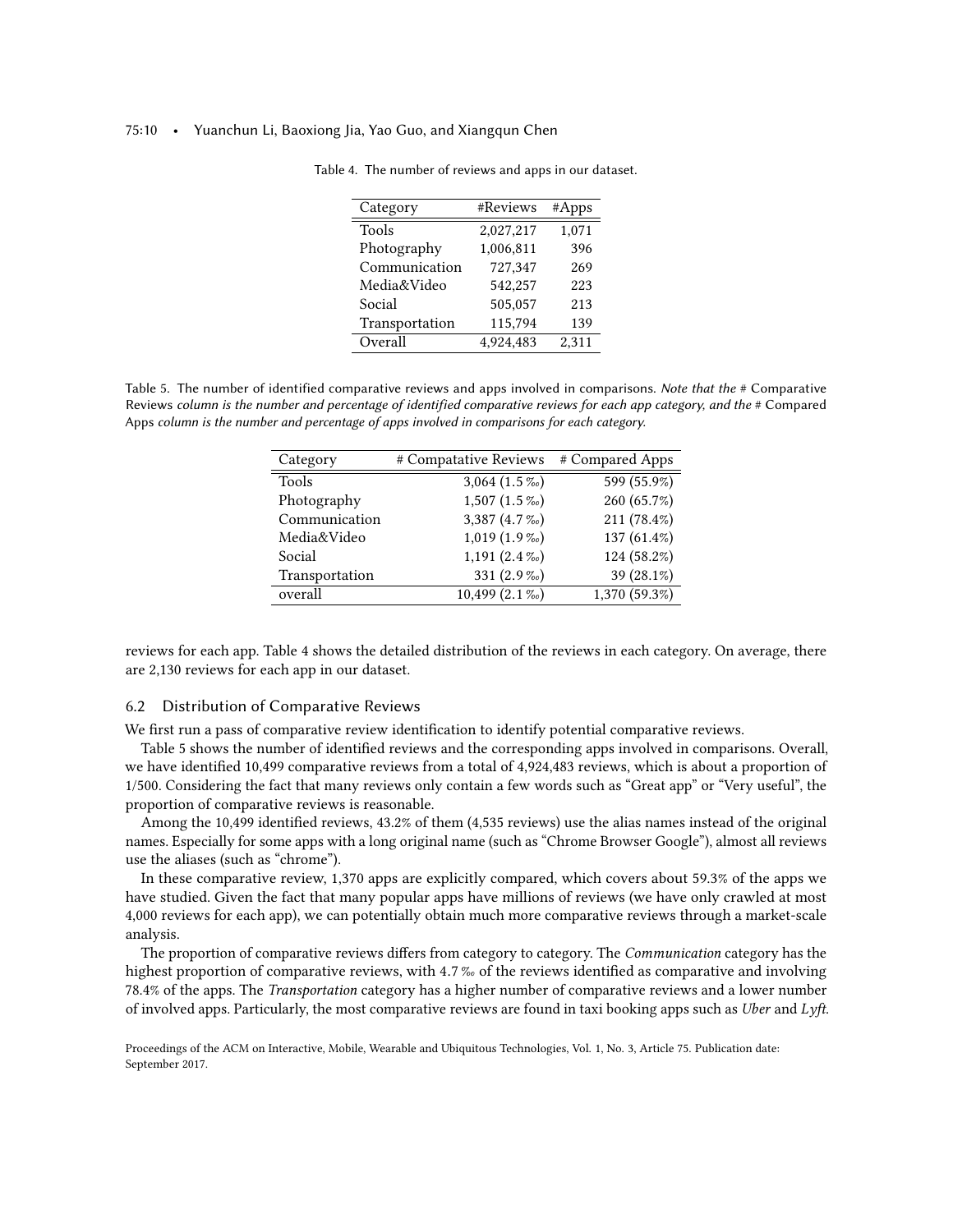<span id="page-10-0"></span>

Fig. 3. Distribution (CDF) for the average number of comparative reviews for each app.

The proportion of comparative reviews is consistent with the level of competitive intensity for each category (and each class of apps).

The number of identified comparative reviews differs from app to app. Figure [3](#page-10-0) shows the cumulative distribution function (CDF) for the number of identified comparative reviews per app, in which we can see most comparative reviews belongs to a small set of apps. In particular, 20% of the apps have more than 10 comparative reviews and 5% apps have more than 30 comparative reviews. The result is in accord with our intuition because most people are using the popular apps, thus most comparisons are made towards these popular apps.

#### 6.3 Accuracy of Comparative Review Identification

We then evaluate the accuracy of comparative review identification. Because it is difficult to obtain the ground truth of all comparative reviews, we only evaluate the precision in this step.

We selected 5 apps with most comparative reviews in each category, and manually examined 30 user reviews that are identified as comparative for each app. In total, we manually checked 900 reviews for 30 apps.

In order to avoid the bias in manual evaluation, we recruited six volunteers to examine each review. Each review is examined by three volunteers, such that each reviewer labeled exactly 450 reviews. Each volunteer will decide whether a review is actually comparing two apps. For more than 95% of the reviews, the three volunteers gave the same decision. When three volunteers did not agree with each other, we take the majority opinion as the ground truth in the evaluation result.

The precision of comparative review identification is shown in Table [6.](#page-11-0) Within the 900 reviews examined, 843 of them are correct comparative reviews, showing a precision of 93.7%. The accuracy for the Tools category and Media&Video is relatively low, because some apps in these categories use very general names such as "task killer", "wifi analyzer", "music player" etc. Because these terms are identified as aliases of a specific app while often used to represent a set of such kind of apps, it brings some false positives. However, for the apps with relatively unique aliases, our method achieves a high precision.

## 6.4 Evaluation on Opinion Summation

We then evaluate the accuracy for comparative opinion summation, first on how accurate can we find the correct topics in each comparative review. We run our topic analysis algorithm on all identified reviews to extract the

Proceedings of the ACM on Interactive, Mobile, Wearable and Ubiquitous Technologies, Vol. 1, No. 3, Article 75. Publication date: September 2017.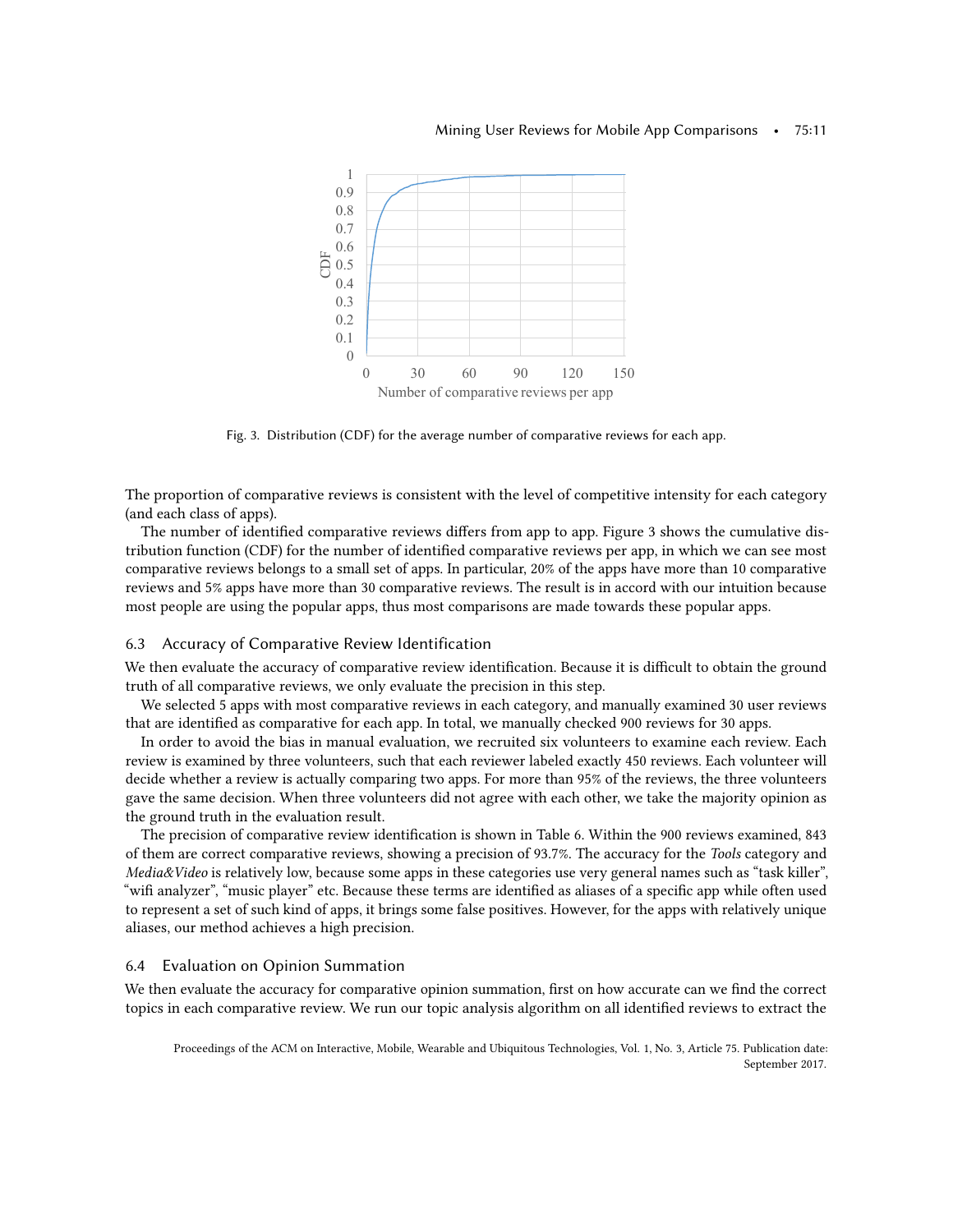#### 75:12 • Yuanchun Li, Baoxiong Jia, Yao Guo, and Xiangqun Chen

<span id="page-11-0"></span>

| Table 6. Precision of comparative review identification. Note that we select 150 identified reviews of the top 5 apps for each |  |  |  |
|--------------------------------------------------------------------------------------------------------------------------------|--|--|--|
| category, and the correct reviews are manually labeled.                                                                        |  |  |  |

| Category       | #Examined | #Correct | Precision |
|----------------|-----------|----------|-----------|
| Tools          | 150       | 132      | 88.0%     |
| Photography    | 150       | 148      | 98.7%     |
| Communication  | 150       | 148      | 98.7%     |
| Media&Video    | 150       | 135      | 90.0%     |
| Social         | 150       | 143      | 95.3%     |
| Transportation | 150       | 137      | 91.3%     |
| Overall        | 900       | 843      | 93.7%     |

<span id="page-11-1"></span>Table 7. Precision of opinion summation. For each row, #Total is the number of reviews that are extracted which contains the corresponding topic; #Examined is the number of reviews we have manually checked; The Correct-Topic column is the number and percentage of the reviews whose topics are correctly extracted among all examined reviews; The Correct-Pref column is the number and percentage of the reviews among all correct-topic reviews in which the preferred apps are correctly identified.

| Topic       | #Total / #Examined Correct-Topic |             | Correct-Pref | Overall |
|-------------|----------------------------------|-------------|--------------|---------|
| Ad/Spam     | 317/21                           | 13 / 61.9%  | 8/61.5%      | 38.1%   |
| Battery     | 390/48                           | 30/62.5%    | 25 / 83.3%   | 52.1%   |
| Memory      | 394 / 26                         | 19 / 73.1%  | 17 / 89.5%   | 65.4%   |
| Performance | 1023 / 84                        | 65 / 77.4%  | 59 / 90.8%   | 70.2%   |
| Price       | 187/25                           | 22 / 88.0%  | 18 / 81.8%   | 72.0%   |
| Security    | 75/4                             | $4/100.0\%$ | $4/100.0\%$  | 100.0%  |
| Stability   | 532/44                           | 32 / 72.7%  | 24 / 75.0%   | 54.5%   |
| UI          | 557/45                           | 40 / 88.9%  | 34 / 85.0%   | 75.6%   |
| Usability   | 585/68                           | 66 / 97.1%  | 52 / 78.8%   | 76.5%   |
| Overall     | 4060 / 365                       | 291 / 79.7% | 241 / 82.8%  | 66.0%   |

topics included in each review. The topics considered in this experiment are still the 9 common topics listed in Table [3.](#page-7-0)

Table [7](#page-11-1) shows the results of topic identification on the 10,499 reviews we have identified from the last step. Here we listed the number of reviews containing each topic. In total, we have identified 3,130 reviews that having at least one of the 9 topics. The total number of topics identified are over 4,000 in Table [7.](#page-11-1) The number of topics (4,060) is greater than the number of identified reviews (3,130) because some reviews many contain more than one topic. For example, a user may compare both battery consumption and performance of two apps in one review.

We use the topics identified for the 900 reviews from Table [6](#page-11-0) to evaluate the accuracy of topic identification. The result is shown in Table [7.](#page-11-1) Out of the 900 reviews, we found 290 of them with 365 different comparative opinions (an opinion is a topic with a preference). Similar to the evaluation on comparative review identification, we have recruited three volunteers to examine the correctness of topic and preference for all 365 opinions. We also take the majority opinion when they did not agree with each other.

Upon manual inspection, about 80% of the topics are correctly identified. Particularly, the precision for "Battery" and "Ad/Spam" is relatively low because some app names in the Tools category contain topic-related keywords such as "battery" (for example "Battery Doctor") and "ad" (for example "Ad Blocker"). When these app names are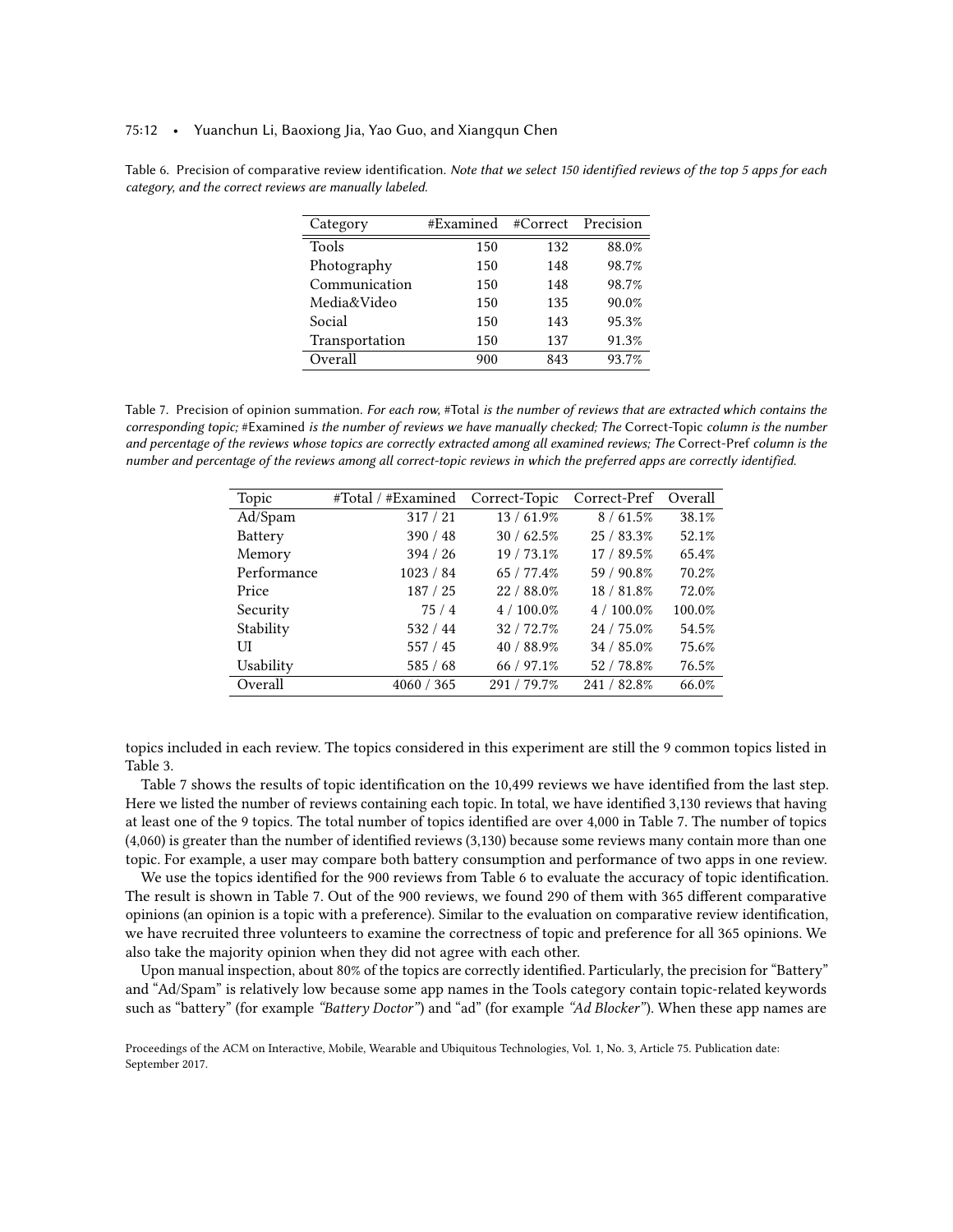used in the reviews, we incorrectly identified them as battery-related or advertising topics. This is one of the limitations of our method, but the issue could be mitigated by ignoring certain app names during topic analysis.

We then conduct preference analysis on all the topics, each topic was attached with an opinion on whether it is preferred based on the specific topic. We evaluate the accuracy of preference analysis on the correct topics from Table [7](#page-11-1) also with three volunteers (similar as above). The result shows that we can correctly identify the preferred app for 82.8% of the topics.

The overall precision, which is calculated as the product of topic analysis precision and preference analysis precision, is 66.0%. Although the precision can still be potentially improved, we think it provides an acceptable result for common usage scenarios. Many users would read the reviews by themselves when they compare apps, thus the high precision of comparative review identification and topic analysis is enough for them to locate the appropriate reviews. For example, when a user wants to find a taxi booking app cheaper than Uber, although we cannot give the precise answer directly, we can return many reviews comparing the price with Uber, which can help the user find the desired answer. Even if some users might not read the reviews by themselves, our method can still be used to identify which app is preferred by most reviewers with an acceptable precision.

### 7 DISCUSSIONS

### 7.1 Limitations

Indirect comparisons. We have considered only direct comparisons in the reviews in this paper. Thus some comparative relations might be missed by our approach. For example, if a user tried two similar apps and wrote reviews for both apps but did not mention each other in both reviews, that would be an indirect comparison. We are unable to find these kinds of indirect comparisons because we only collected a subset of reviews for each app, thus it is difficult to find the reviews written by the same user. We believe indirect comparison could be interesting for a market-scale analysis.

Accuracy of comparative sentence mining. Mining comparative sentences from reviews is an important research topic beyond mobile app user reviews. However, there are no mature approaches despite the community interests on the topic [\[10,](#page-14-14) [11,](#page-14-11) [14,](#page-14-13) [19\]](#page-14-20). We have improved the comparative sentence identification significantly by including the app name aliases in our method. However, more investigation is needed because identifying comparative sentences still faces many challenges in NLP.

Newly-released apps. Some newly-released apps could have competitive relations with existing apps, however, our method is unable to find the relations due to the low number of user reviews. These apps are not our focus because our method is based on the assumption that when a user wants to find a better app, there is someone with similar preferences who have already tried other apps and written reviews.

Apps with generic names. Our method is not accurate enough when identifying reviews referencing the apps with generic names (such as task killer, wifi analyzer, etc.), because we do not know whether the terms appeared in the reviews are referencing the apps or just their normal meanings. We can still extract comparative opinions for this kind of apps by analyzing the reviews that belong to these apps (where the apps are the host in comparisons). However, it would be interesting to determine whether a generic term is referencing a specific app using some context-aware NLP techniques. Similarly, when app names contain topic-related keywords, the opinion analysis accuracy is also severely impacted.

#### 7.2 Future Work

Precision improvement. The precision of our method can be potentially improved by optimizing each step of the method. First, we can find more accurate aliases and summarize more accurate comparative patterns by manually checking a large amount of comparative reviews. Then we can improve the precision for both topic analysis and preference analysis by manually excluding general names that cause a lot of false positives. Finally,

Proceedings of the ACM on Interactive, Mobile, Wearable and Ubiquitous Technologies, Vol. 1, No. 3, Article 75. Publication date: September 2017.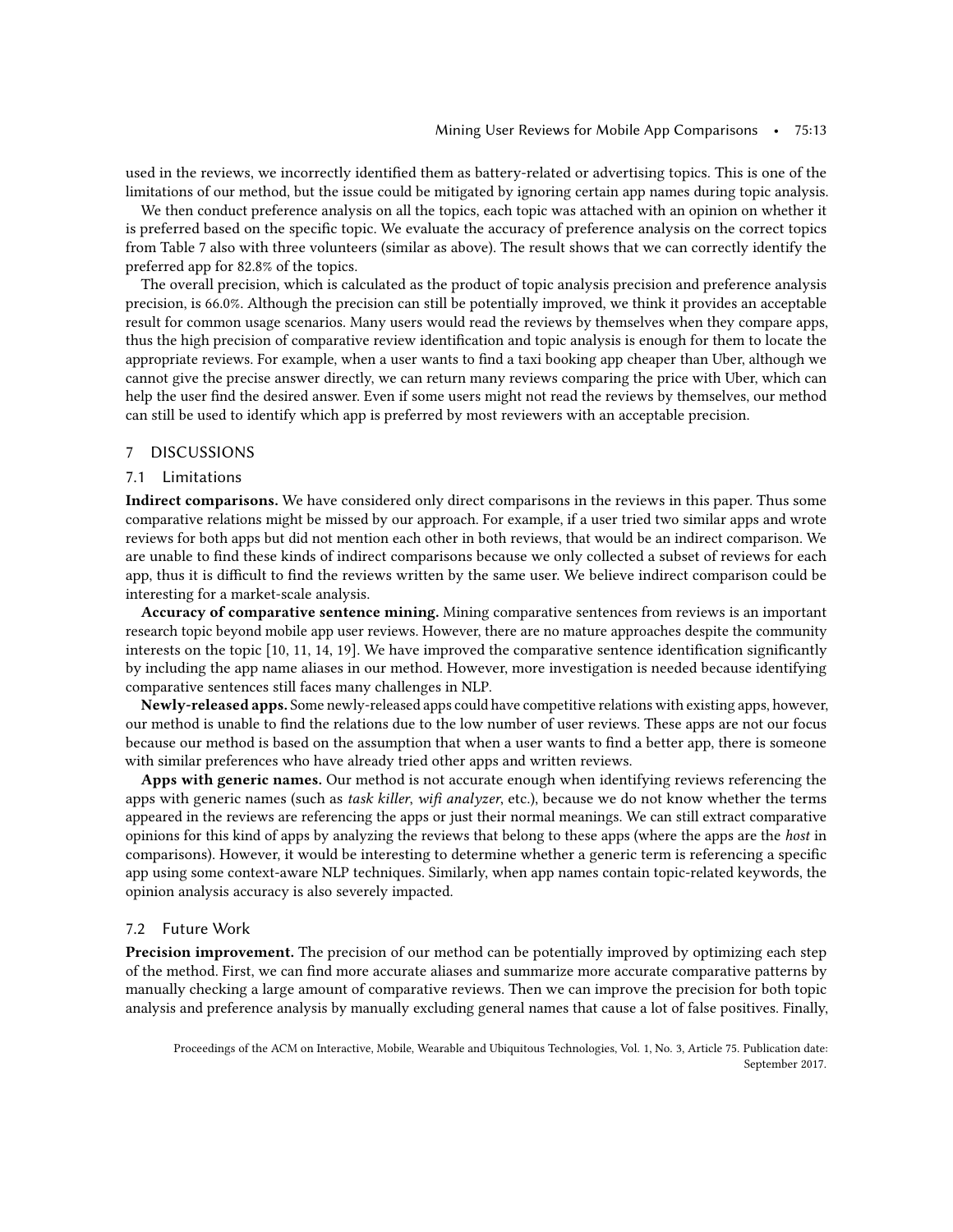#### 75:14 • Yuanchun Li, Baoxiong Jia, Yao Guo, and Xiangqun Chen

as the amount of comparative reviews is small compared to the number of users, we can use crowd-sourcing techniques to identify incorrectly extracted comparative opinions. As this may involve heavy manual efforts or crowd-sourcing support, we will explore this direction in our future work.

Market-scale analysis. As we can see from the results, the number of comparative opinions identified tends to be small even for very popular apps. This is because the limitation of our dataset as we have crawled at most 4,000 reviews for each app. We expect that a market-scale analysis will generate much more comparative opinions and make the results more meaningful. The goal of this paper is to demonstrate the potential effectiveness of our proposed approach, while a complete market-scale evaluation is beyond our reach as we cannot expect to crawl all reviews for more than two millions apps.

Topic distribution. One interesting phenomenon we noticed in topic analysis is that the topics discussed in user reviews are not evenly distributed. For example, many users talk about UI and crashes while very few users talk about privacy and security. The reasons may include the unawareness and difficulty for users to discover privacy and security issues. We believe analyzing the topic distribution in a finer granularity would help us understand users' expectation, which might be helpful for app development and app recommendation.

Tool support and user studies. Our method enables some interesting applications based on app comparisons. For example, a comparative review search engine can recommend better apps based on an existing app and user preferences, and it can also provide fine-grained comparisons between two apps. We are working on designing and implementing such tools, and it is also worthwhile to evaluate and improve the tools based on user studies.

# 8 CONCLUDING REMARKS

This paper proposes a method to automatically summarize comparative opinions from large-scale user reviews, which can be used to provide more fine-grained app comparisons. The method includes a comparative review identification step based on alias matching and comparative pattern matching, and an opinion summation step based on topic analysis and preference analysis. According to a set of experiments on around 5 million reviews of more than 2,000 popular apps in 6 categories from Google Play, we are able to summarize comparative opinions from large-scale user reviews with an acceptable accuracy.

Along this direction, we believe a market-scale study that explores the comparative opinions in all user reviews in markets may extract more detailed comparisons between apps and reveal more interesting applications based on the comparisons.

### ACKNOWLEDGMENTS

The authors would like to thank all developers contributed to the project and all volunteers involved in the experiments. The work is supported in part by the National Key Research and Development Program 2016YFB1000801 and the National Natural Science Foundation of China under Grant No. 61421091.

### REFERENCES

- <span id="page-13-1"></span>[1] LLC Blanc Media. 2017. The Sweet Setup: We recommend the best apps for your iPhone, iPad, and Mac. (2017). Retrieved July 1, 2017 from<http://thesweetsetup.com/>
- <span id="page-13-4"></span>[2] David M Blei, Andrew Y Ng, and Michael I Jordan. 2003. Latent dirichlet allocation. Journal of machine Learning research 3, Jan (2003), 993–1022.
- <span id="page-13-2"></span>[3] Ning Chen, Jialiu Lin, Steven C. H. Hoi, Xiaokui Xiao, and Boshen Zhang. 2014. AR-miner: Mining Informative Reviews for Developers from Mobile App Marketplace. In ICSE 2014. 767–778.<https://doi.org/10.1145/2568225.2568263>
- <span id="page-13-0"></span>[4] CMU CHIMPS Lab. 2014. PrivacyGrade: Grading The Privacy Of Smartphone Apps. (2014). Retrieved May 1, 2017 from [http:](http://privacygrade.org/) [//privacygrade.org/](http://privacygrade.org/)
- <span id="page-13-3"></span>[5] Murthy Ganapathibhotla and Bing Liu. 2008. Mining Opinions in Comparative Sentences. In COLING '08. 241–248. [http://dl.acm.org/](http://dl.acm.org/citation.cfm?id=1599081.1599112) [citation.cfm?id=1599081.1599112](http://dl.acm.org/citation.cfm?id=1599081.1599112)